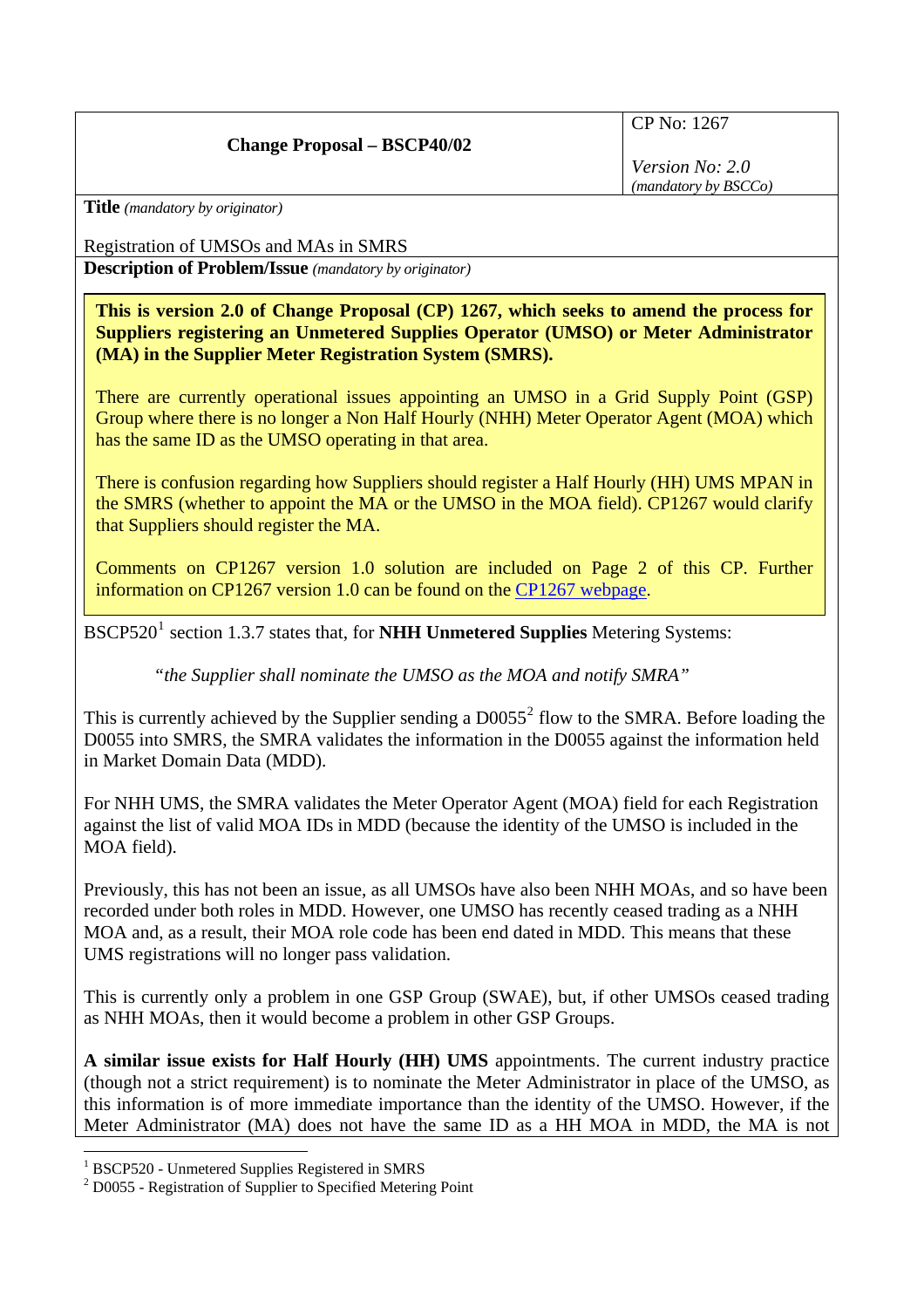recognised as a valid entry in the MOA field and the registration will not pass validation.

**Proposed Solution** *(mandatory by originator)* 

## • **Views of respondents from the impact assessment of CP1267 version 1.0**

ELEXON previously issued CP1267 for impact assessment as version 1.0 (see the [CP1267](http://www.elexon.co.uk/changeimplementation/ChangeProcess/proposals/proposal_details.aspx?proposalId=788)  [webpage](http://www.elexon.co.uk/changeimplementation/ChangeProcess/proposals/proposal_details.aspx?proposalId=788) for further details). Respondents were generally supportive of the principle behind CP1267, and recognised the current situation as a problem, but had mixed views on the proposed solution.

The version 1.0 solution proposed introducing new validation into the SMRS, where:

- for NHH UMS the SMRS would validate the D0055 MOA field (UMSO ID)against the list of UMSOs in MDD; and
- for HH UMS, the SMRS would validate the D0055 MOA field (HHMA ID)against a list of HHMAs in MDD.

While there were respondents who believed that, a change to validation rules is required to prevent a re-occurrence of the current SWAE GSP issue, several had concerns on the implementation costs and robustness of the solution (see the proposed v2.0 solution below for more details of these concerns). These respondents were also keen for ELEXON to investigate cheaper options, as indicative costs were in excess of £10,000.

## • **Other options considered**

Following the impact assessment of v1.0, ELEXON investigated the option of utilising generic dummy codes (i.e. 'UMSO' or 'HHMA') for all UMSOs and HHMAs in MDD.

However, this option could create the following issues:

- the UMSO would not be able to check the identity of the HHMA in SMRS and so may not be willing to send Settlement data (e.g. inventory details) to the HHMA until their identity has been confirmed via the Supplier; and
- − the Supplier would also not be able to check the identity of the HHMA in SMRS. This is likely to be an issue when a Change of Supplier has occurred. As there is no database, the new Supplier will have to find the identity of the HHMA from another source.

This could be overcome by having multiple entries for Market Participants who are not Meter Operators. For example, MAPD for MA Power Data Associates, UMSW for UMSO SWAE and so on.

All that is needed to implement this option is to update MDD to include 'HHMA' and 'UMSO' as valid data items for the MOA field. However, this option would also require changes to the validation rules, to ensure that the Unmetered Supply is registered to the correct MPID type. (For example, to make sure 'UMSO' isn't used for a Metered Supply or HH UMS).

The majority of costs for any change will be borne by the LDSOs as it directly affects the SMRS which is the central component for administering and updating Supplier registrations.

- St. Clements (who manage the SMRS software on behalf of the LDSOs) estimated that:
- introducing validation of UMSO and HHMA MPIDs in the SMRS, would add slightly more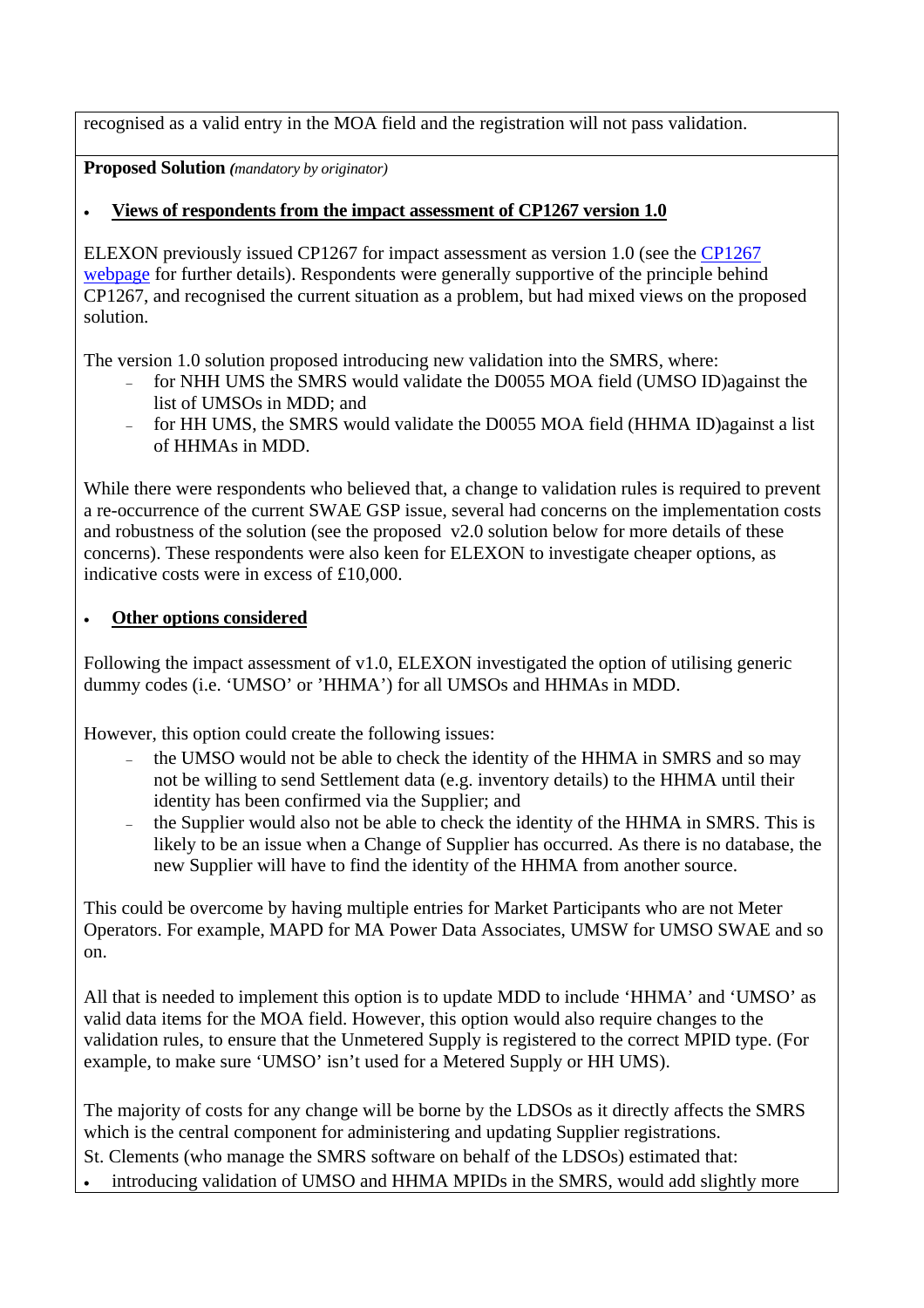complexity and increase the cost estimate of SMRS changes when compared to the version 1. 0 solution.; or

• UMSO and MA MPIDs could be accepted without validation, which would result in the solution being significantly less complex and less costly to the SMRS to implement, than the proposed version 1.0 solution, requiring little to no development and a one-off data cleansing exercise.

We also discussed other potential options with St Clements and some respondents, but have been unable to find a cheaper option for correcting this issue.

#### **Proposed version 2.0 solution** •

Version 2 takes the version 1 solution further, by adding more rigour to the solution and will consist of the validation of the HHMA and UMSO in SMRS and include other industry changes to support the process.

Based on the discussions we had with respondents and with St. Clements our preferred solution is a more robust variant on the v1.0 solution. The MOA field would continue to contain the actual UMSO or MA ID. However, in addition, the population of the 'Measurement Class' field of the D0055 would be made mandatory.

Currently, the Measurement Class is not a mandatory item in the D0055 and therefore it is possible that a D0055 received by the SMRS contains the MOA ID but no 'Measurement Class'. The Measurement Class shows whether the MPAN is Metered or Unmetered and NHH or HH.

This is a problem, because when the Supplier does not provide the Measurement Class, the SMRA cannot work out which list to validate the MOA ID against (the MOA list, the UMSO list or the MA list). Mandating the 'Measurement Class' in the D0055 would resolve this issue.

Currently, there is no standard method for a Supplier to register an Unmetered Supplies in SMRS 'complete' D0205 containing relevant details such as the UMSO/HHMA and 'Measurement Class', (some Suppliers use the D0055 as an initial means to register a MSID, and follow up with a whereas others just submit a 'complete' D0055). Therefore mandating the 'Measurement Class' may mean that Suppliers would have to amend their processes to cope with only sending a single complete D0055 to the SMRS.

As a result, accompanying this will be an MRA change (see Attachment C), where the 'Measurement Class' field of the D0055 is proposed to be mandatory. Therefore, both CP1267 and the MRA CP would require approval for the solution to work, if one of these CPs were rejected, that would mean the other CP would have to be withdrawn.

#### **Costs for CP1267 version 2.0**  •

St. Clements discussed v2.0 of the solution at a recent Service Management Group (SMG), where made to the SMRS (such as changes to the validation rules), resulting in a high complexity change there was general support from LDSOs. The solution would result in substantial enhancements to the SMRS software. St. Clements would be required to undertake an impact assessment to ratify this assumption. In addition there is likely to be a one-off data cleansing exercise.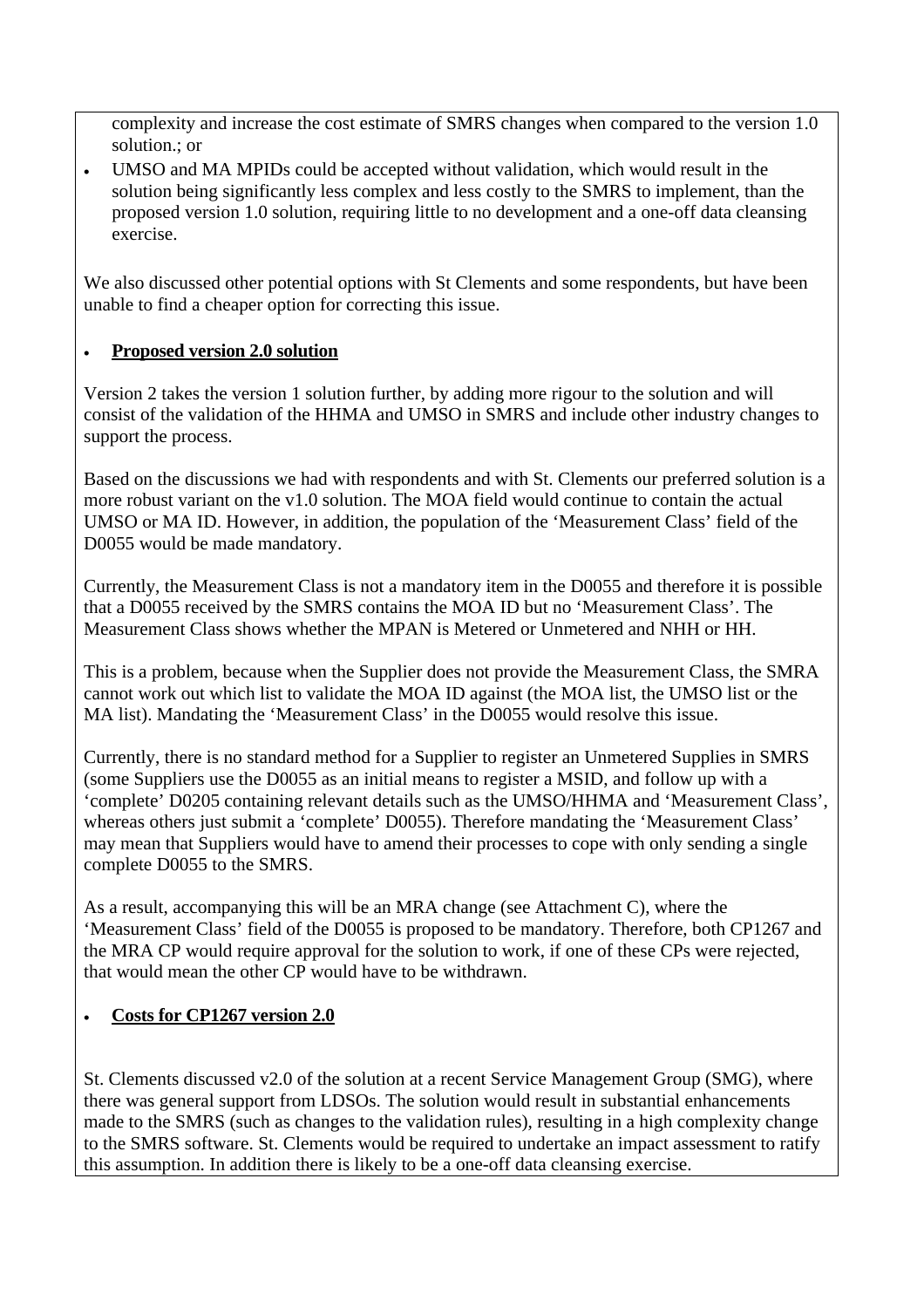There would also be a cost to Suppliers who need to make changes to their internal systems and processes to ensure that the mandating of the Measurement Class of the D0055 (see attachment C).

# The BSC changes that would be needed are:

- − **For a NHH UMS MSID** the SMRS would validate against role code 3 in MDD (the Unmetered Supplies Operator (UMSO)) instead of role code M. The SMRS would also validate against the Measurement Class stated in the D0055.
- **For a HH UMS MSID** the SMRS would validate against role code 4 in MDD (Meter Administrator) instead of role code M. The SMRS would also validate against the Measurement Class stated in the D0055.
- **EXECUTE:** Where the supply is metered (HH or NHH), the SMRS would continue to validate against role code "M" in MDD.

These changes would be achieved by:

- Adding an entry for the Meter Operator Appointment in the Data Validation table in BSCP501 'Supplier Meter Registration Service', Section 4.3;
- Adding clarification for Half Hourly Unmetered Supplies registration to Section 1.3.8 'Half Hourly Trading'; and
- Raising a MRA Change Proposal to make the Measurement Class a mandatory field in the D0055.

**In addition** to the above, a housekeeping change is included with this CP:

• BSCP501 Section 1.9 'Associated BSC Procedures' - include the revised title for BSCP533 ('*PARMS Data Provision, Reporting and Publication of Peer Comparison Data*').

### **Justification for Change** *(mandatory by originator)*

Currently, the requirement in BSCP520 section 1.3.7 (for the Supplier to register the UMSO instead of the MOA for NHH UMS) cannot be fulfilled where the UMSO is not also a NHH MOA.

This is currently a problem for only one UMSO, but CP1267 v2.0 would also prevent similar issues from occurring in the future if other UMSOs/ MAs choose not to be MOAs.

We note that CP1267  $v2.0$ , would also improve the data held in the SMRS, as all registrations would contain a Measurement Class.

**To which section of the Code does the CP relate, and does the CP facilitate the current provisions of the Code?** *(mandatory by originator)* 

Yes, CP1267 v2.0 better facilitates the BSC obligations in Sections S2.5., S8 and J1.3, by helping to ensure that the SMRA has the correct registration details for the MA or UMSO.

**Estimated Implementation Costs** *(mandatory by BSCCo)* 

The estimated ELEXON implementation cost is 1.5 man days, which equates to £330.